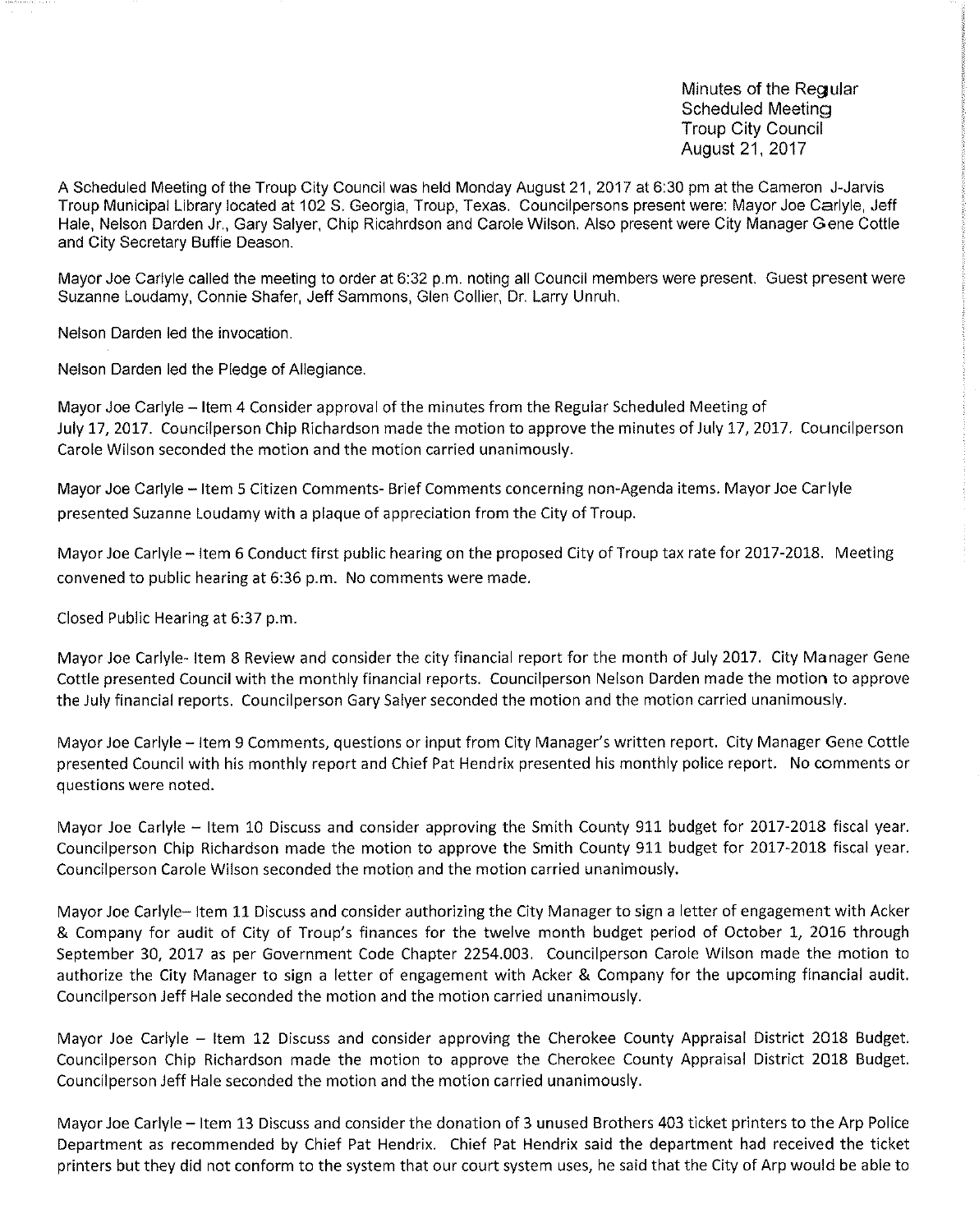use them. Councilperson Gary Salyer made the motion to donate the 3 unused Brothers 403 ticket printers to the Arp Police Department. Councilperson Jeff Hale seconded the motion and the motion carried unanimously.

Mayor Joe Carlyle — Item 14 Discuss and consider approving Resolution No. 2017-0821-01R "A RESOLUTION OF THE CITY COUNCIL OF THE CITY OF TROUP, TEXAS, ACCEPTING THE DOWNTOWN SIDEWALK IMPROVEMENTS UNDER THE CITY'S COMMUNITY DEVELOPMENT BLOCK GRANT (TXCDBG) TEXAS DEPARTMENT OF AGRICULTURE, TDA CONTRACT NO. 7215252, AND AUTHORIZING FINAL PAYMENT TO CONSTRUCTION COMPANIES GROUP, LLC." Councilperson Carole Wilson made the motion to approve Resolution No. 2017-0821-01R A RESOLUTION OF THE CITY COUNCIL OF THE CITY OF TROUP, TEXAS, ACCEPTING THE DOWNTOWN SIDEWALK IMPROVEMENTS UNDER THE CITY'S COMMUNITY DEVELOPMENT BLOCK GRANT (TXCDBG) TEXAS DEPARTMENT OF AGRICULTURE, TDA CONTRACT NO. 7215252, AND AUTHORIZING FINAL PAYMENT TO CONSTRUCTION COMPANIES GROUP, LLC. Councilperson Jeff Hale seconded the motion and the motion carried unanimously.

Mayor Joe Carlyle — Item 15 Discuss and consider issuing a Request for Proposal for Banking Services. Councilperson Gary Salyer made the motion to allow the City Manager to issue a request for proposal for Banking Services. Councilperson Carole Wilson seconded the motion and the motion carried unanimously.

Mayor Joe Carlyle — Item 16 Set a date and time for the Public Hearing on the 2017-2018 City of Troup Budget. City Manager Gene Cottle told Council that he would like to have the hearing September 11, 2017, so if there were any problems with the budget he would have time to adjust it. Councilperson Chip Richardson made the motion to set the Public Hearing for the 2017-2018 City of Troup Budget on September 11, 2017 at 6:30 p.m. Councilperson Jeff Hale seconded the motion and the motion carried unanimously.

Mayor Joe Carlyle — Item 17 Discuss and consider ORDINANCE NUMBER 2017-0821-01 "AN ORDINANCE OF THE CITY OF TROUP, TEXAS, ESTABLISHING THE REAL PROPERTY UTILIZED BY AMERICAN PLANT FOOD CORPORATION AS A MUNICIPAL SETTING DESIGNATION; PROHIBITING THE USE OF DESIGNATED GROUNDWATER FROM BENEATH SAID REAL PROPERTY AS POTABLE WATER; ESTABLISHING A PENALTY OF UP TO \$500.00 PER OFFENSE; PROVIDING FOR REPEAL OF CONFLICTING PROVISIONS; SEVERABILITY; PUBLICATION; AND AN EFFECTIVE DATE.." Dr. Larry Unrah with American Plant Food Corporation address Council with the reason for this Ordinance. He said that after the West explosion at the fertilizer plant, that their insurance company required them to do Environmental Testing. Dr. Unrah said the Troup Plant did have elevated levels of nitrate, so this Ordinance would need to be passed to in order for TCEQ to issue a MSD. Councilperson Jeff Hale made the motion to pass ORDINANCE NUMBER 2017-0821-01 AN ORDINANCE OF THE CITY OF TROUP, TEXAS, ESTABLISHING THE REAL PROPERTY UTILIZED BY AMERICAN PLANT FOOD CORPORATION AS A MUNICIPAL SETTING DESIGNATION; PROHIBITING THE USE OF DESIGNATED GROUNDWATER FROM BENEATH SAID REAL PROPERTY AS POTABLE WATER; ESTABLISHING A PENALTY OF UP TO \$500.00 PER OFFENSE; PROVIDING FOR REPEAL OF CONFLICTING PROVISIONS; SEVERABILITY; PUBLICATION; AND AN EFFECTIVE DATE. Councilperson Nelson Darden seconded the motion and the motion carried unanimously.

Mayor Joe Carlyle — Item 18 Discuss and consider Blending and Extending the City's existing contract with TXU for electrical services. Ms. Connie Shaffer with TXU address the Council regarding the City's current contract with TXU and how the City would save money by Blending and Extending the contract. Ms. Shaffer explained many different plans to the Council. Councilperson Gary Salyer made the motion to Blend and Extend the City's existing contract with TXU for electrical services for a 72 month period at the proposed rates. Councilperson Nelson Darden seconded the motion and the motion carried unanimously.

Mayor Joe Carlyle — Item 19 Discuss and consider approving the Troup Community Development Corporation Budget for 2017-2018. City Manager Gene Cottle presented Council with the 2017-2018 TCDC Budget. President Gary Salyer said the TCDC Budget was approved by the TCDC Board. Councilperson Nelson Darden made the motion to approve the Troup Community Development Corporation Budget for 2017-2018. Councilperson Jeff Hale seconded the motion and the motion carried unanimously.

Mayor Joe Carlyle — Item 20 Discuss and consider the proposed City of Troup Budget for fiscal year 2017-2018. This item was for discussion only